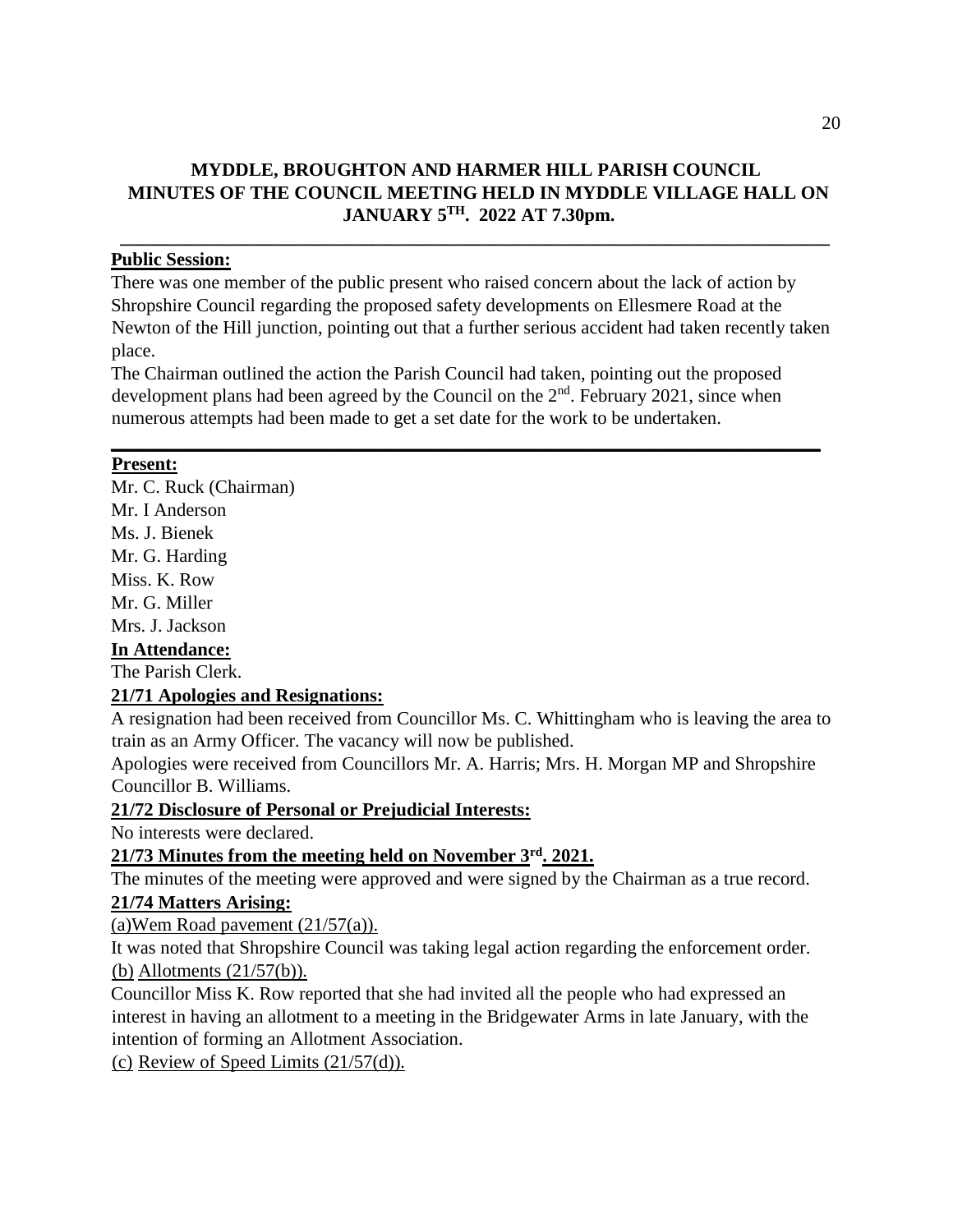Requests for a review of the limit on Wem Road, sections of Ellesmere Road and Shotton Lane had been sent to Shropshire Council and the Police and it was understood that these were being considered.

(d) Ellesmere Road – Dropped Kerb (Public session).

The Clerk stated that Shropshire Council had given permission for the project to go ahead but were unable to do the work and had provided a list of approved contractors. Efforts to get a response from nine of the contractors had so far proved unsuccessful.

(e) Additional streetlights in Shotton Lane (Public session).

It was noted that the Council had considered a request for additional lighting in 2017, but were advised that there would be a need for Scottish Power to install a new transformer at a cost of £14,643 before additional lights could be added to the system, This increased the cost for two additional lights to over £18,000, which the Council was unable to fund.

E.ON, the Council's streetlight contractors, had been asked to check if the situation had changed but were still awaiting a response from Scottish Power.

(f) Outdoor fitness equipment.

Clerk reported that the suggested development had been published in the minutes, the Enewsletter and in the Messenger but only one response had been received, which was an objection to plans to construct an area in Harmer Hill. After further consideration there was a proposal that *'The project should be put on hold because of the lack of identified interest and the high cost involved'.* The proposal was seconded and received unanimous support.

(g) Nominations for Lord Lieutenant's Garden Party.

Councillor Mr. G. Miller reported that he had identified and spoken to the people who had been involved with Covid support in Myddle. As soon as the date of the event was announced he would contact them again and a draw would take place to select a representative from those who were interested in attending.

There had been no response from Councillor Mrs. Morgan who was identifying a representative from Harmer Hill. Clerk agreed to contact her.

#### **21/75 Correspondence.**

Members considered the details of the correspondence received by the Clerk since the last meeting and where appropriate, responses had been or were made.

### **21/76 (a) Accounts for Payment:**

The payment of the following accounts was approved:

| Mr. J. Wilson         | Salary (December)                    | £282.61 |
|-----------------------|--------------------------------------|---------|
| Mr. J. Wilson         | Salary (January)                     | £282.61 |
| <b>Inland Revenue</b> | PAYE (December)                      | £188.40 |
| <b>Inland Revenue</b> | PAYE (January)                       | £188.40 |
| Mr. J. Wilson         | Expenses (Nov/Dec.)                  | £68.87  |
| R. Mayall & Daughter  | <b>Community Environment project</b> | £307.50 |
| <b>SALC</b>           | <b>Councillor Training Fees</b>      | £60.00  |
| <b>SALC</b>           | <b>Councillor Training Fee</b>       | £10.00  |
|                       |                                      |         |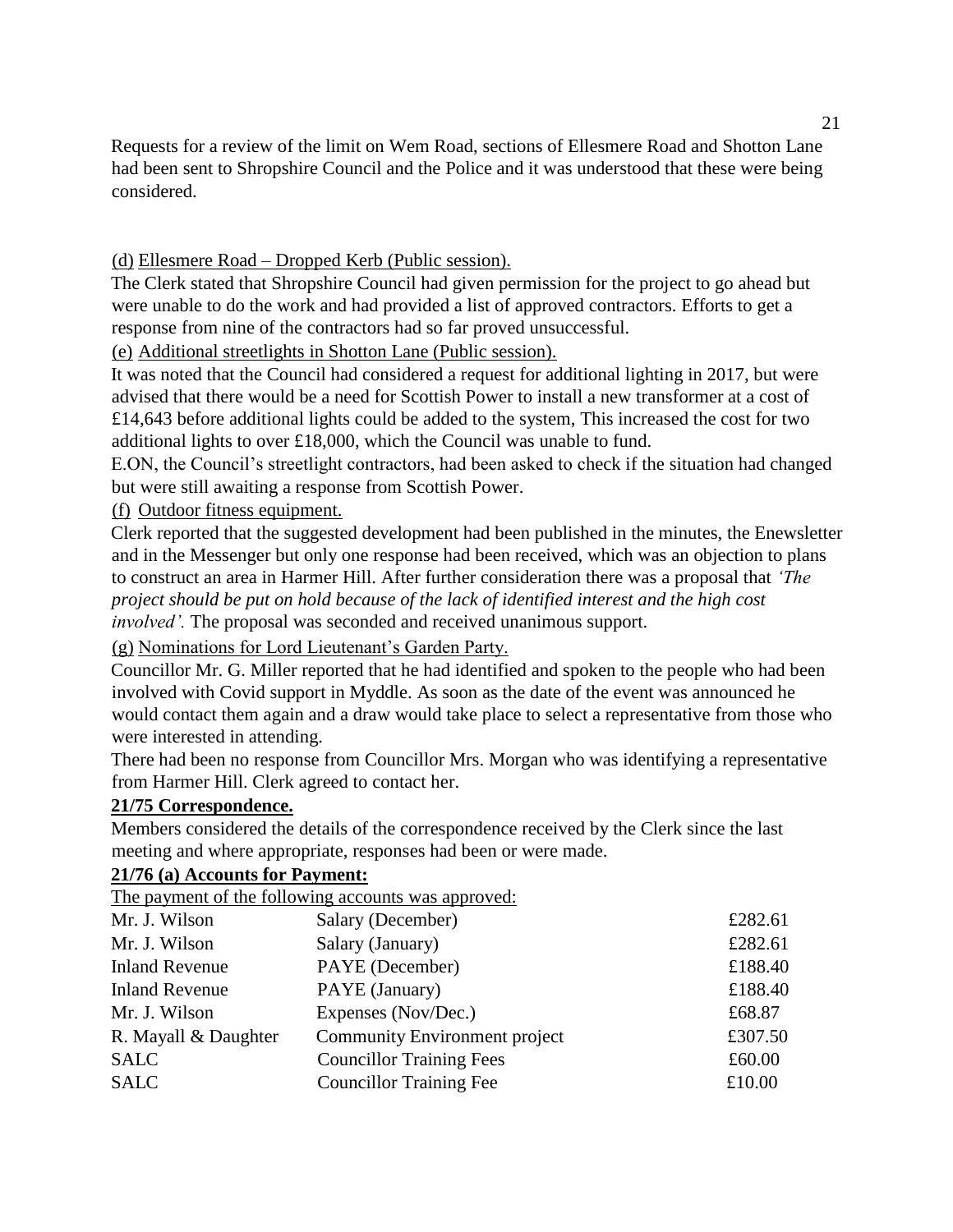| Mr. M. Busi       | <b>Community Environment project</b> | £120.00 |
|-------------------|--------------------------------------|---------|
| Mr. S. Busi       | <b>Community Environment project</b> | £600.00 |
| Glasdon (UK) Ltd. | Dog waste bags                       | £147.76 |
| Printerbase       | Printer cartridges                   | £53.00  |
|                   |                                      |         |

### **21/76 (b) Financial Statement**

The Financial Statement was tabled and approved.

### **21/77 Budget for 2022 – 2023.**

Details of the proposed budget had already been sent to Members and after due consideration it was approved with full agreement not to increase the precept, which is set at £29,250.00 **21/78 Planning Applications:** 

### A. No objections were raised to the following applications which had been received.

1. 5, Webscott, Myddle (21/05463/VAR) – Variation of condition No. 2 (approved plan) and No. 3 (materials) attached to planning permission 21/02787/FUL)

- 2. Danstone, Myddlewood erection of ground floor extension and an entire first floor extension (21/05547/FUL).
- 3. White Gates, Lower Road, Harmer Hill erection of a greenhouse (21/05606/FUL).
- 4. The Grove, Myddlewood two bay part open fronted garage and replacement wall. (21/05887/FUL).
- B. The following applications had been approved by Shropshire Council:
- 1. Sleap Airfield, Sleap extension of an aircraft hangar (21/04622/FUL).
- 2. The Old Rectory, Myddle Extensive landscaping work to include outdoor swimming pool, plant room, etc. etc. (21/04220/LBC).
- 3. 21, Shotton Hall replacement of lounge window with French doors (21/04426/FUL).
- 4. Woodside, Yorton Heath extension and alterations (21/04792/FUL).
- 5. Burlton Lane Farm, Myddle erection of an agricultural building (21/05007/FUL).
- 6. Portelet House, Wem Road, Harmer Hill –erection of a garden room/studio (21/04562/FUL). 7. The Old School, Wem Road, Harmer Hill – erecting a single storey extension and various amendments to current building (21/04957/FUL).

### **21/79 Tree Report.**

In the absence of Councillor Ms. Morgan this item was postponed until the next meeting. It was agreed that Councillor Morgan should be asked if she wished to continue as Tree Officer.

# **21/80 Un-adopted Streetlights.**

The Chairman reported that there appeared to be locations in the Parish which had not been adopted by Shropshire Council and as a result no action was being taken over faulty streetlights. The Clerk was asked to contact Shropshire Council for relevant information regarding overall responsibility for the sites.

# **21/81 Community Led Plan.**

Traffic and Transport: No report tabled. (b) Community Spirit: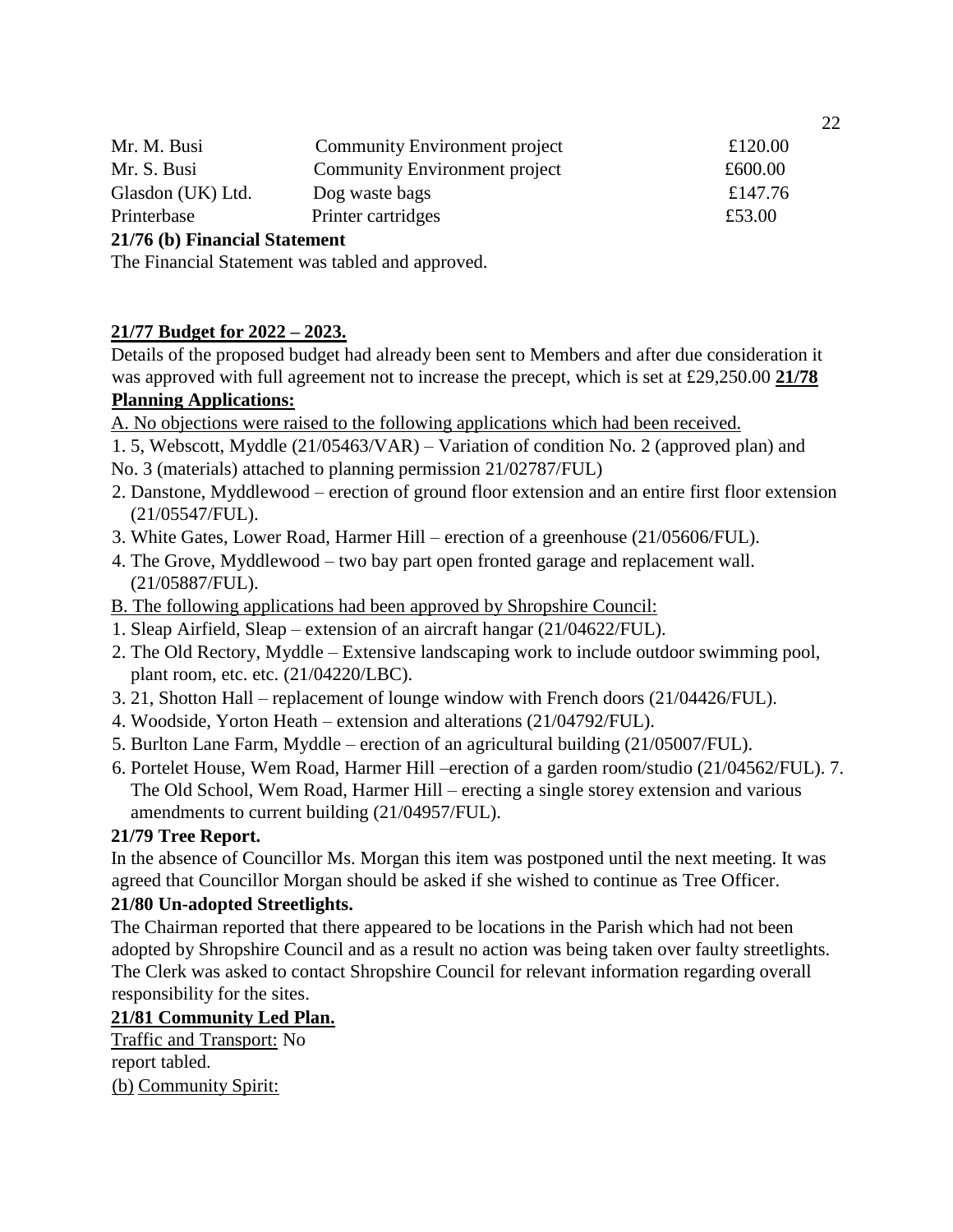No report tabled.

(c) Housing:

Councillor Mrs. Jackson asked if she could be put in contact with Mr. Russell Purslow who had agreed to continue as Chairman of a group to oversee the possible development of a small affordable housing project.

(d) Business and Farming:

No report tabled.

### **21/82 Police Report:**

(a)The following incidents were recorded in October:

Harmer Hill:

Wem Road – 4 (Violence -2; Other Theft – 1; Public Order -1) Lower

Road – 1 (Public Order).

November:

A nil report.

# **21/83 Exchange of Additional Information:**

(a)Agenda Items for the January meeting:

1. Possible improvements to the bridleway in Myddle.

2. Condition of the lay-by on Ellesmere Road, Harmer Hill.

3. Possibility of a speed camera on Wem Road, Harmer Hill.

4. Dates of meetings.

(b) No issues were raised regarding the need for urgent attention in the following areas:

(i) Highways ii

Street Lighting

iii. Other:

### **21/84 Committee and Other reports.**

There were no Committee reports tabled.

# **20/85 Date and Time of Next Meeting:**

Wednesday March 2<sup>nd</sup>.2022 at 7.30pm in Harmer Hill Village Hall.

**Minutes approved as a true record:** 

# **Signed:** *C. Ruck* **Chairman Date: March 2nd. 2022**

# **Correspondence received since last meeting in November.**

Mark Holmes – road sign to The Pines Cllr J. Jackson – Council Meeting minutes.

Residents – concerns about speeding traffic in Myddle

Dianne Dorrell – News in Brief.

Garry Johnson – Streetlights in Shotton Lane.

Jackie Jeffery – CAB – AGM.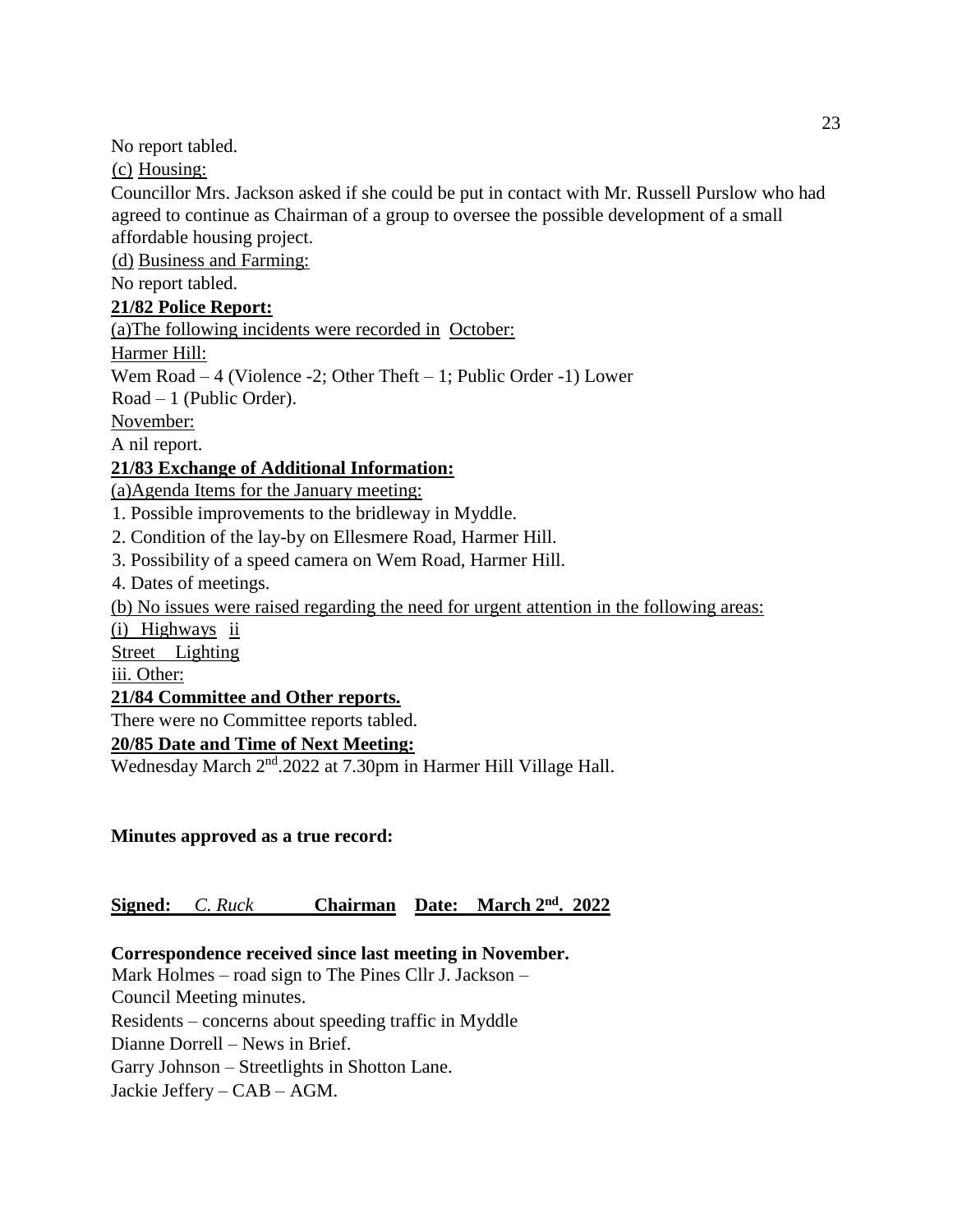Dianne Dorrell – November Bulletin. Dianne Dorrell – Trees Newsletter. Dianne Dorrell – Carbon Literacy Toolkit. Corrie Davies – New Role. Jamie Robinson – Neighbourhood Matters. Brian Rapson – Food Insecurity. Resident – faulty streetlight. Dianne Dorrell – Risk of Avian Flu. Shropshire Council – Latest Coronavirus News.